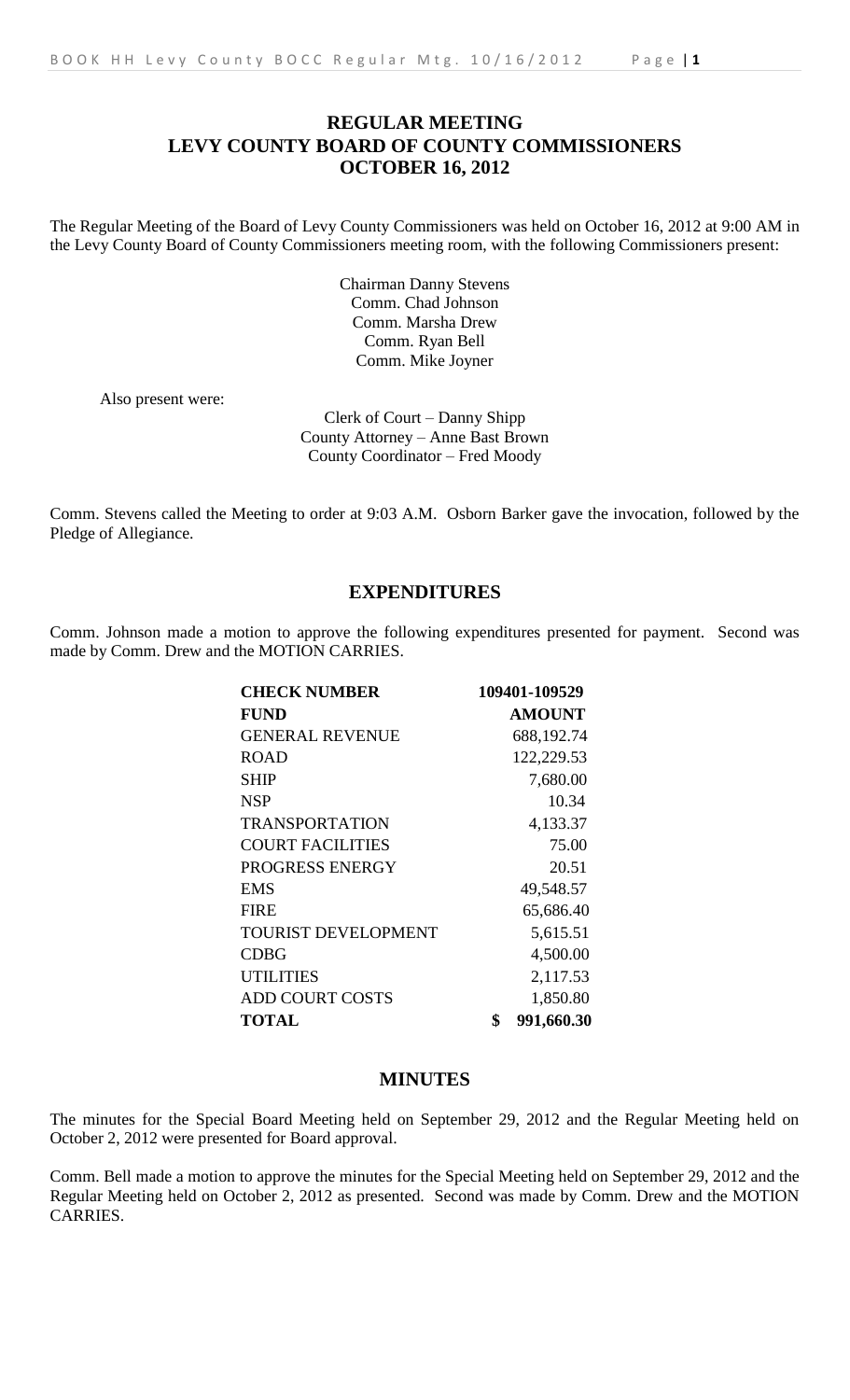# **SUWANNEE RIVER WATER MANAGEMENT DISTRICT**

Ann Shortelle, Ph.D., Executive Director Presentation of payment in lieu of taxes.

Ms. Shortelle gave a State of the Resource and Payment in Lieu of Taxes Presentation. The amount of the check was \$30,401.84.

# **DEVELOPMENT DEPARTMENT – PUBLIC HEARING**

Rob Corbitt, Development Department Director Ordinance No. 2012-04, Flood Prevention

Atty. Brown informed the Board a second hearing would not be necessary, as previously informed. A decision could be made at the Public Hearing today.

Mr. Corbitt read into record the title of Ordinance No. 2012-04.

Comm. Stevens asked if there was anyone in the audience wishing to speak for or against the Ordinance as presented.

Dana Sheffield asked what agency is requiring the changes for this Ordinance? Mr. Corbitt answered the changes came from the Florida Building Commission and the Federal Emergency Management Agency.

Comm. Stevens then closed the Public Comment portion of the Hearing.

Comm. Drew made a motion to approve Ordinance No. 2012-04 as presented. Second was made by Comm. Bell and the MOTION CARRIES.

# **WILLIAMS COMMUNICATIONS, INC.**

### A.J. Smith

Radio communications issues.

Mr. Smith spoke to the Board, introducing Brian Coker, Vice President and Ray Russell. He spoke regarding the State Law Enforcement System, which Levy County is a part of and the dependability of their radios.

# **NON-AGENDA ITEM**

Mr. Moody requested the Board hear a non-agenda item regarding the Property Appraiser and the Tax Collector.

Comm. Drew made a motion to hear a non-agenda item. Second was made by Comm. Bell and the MOTION CARRIES. Comm. Johnson votes NO.

Linda Fugate, Levy County Tax Collector spoke to the Board informing them of the need to have the Tax Roll out by the first of November. The Value Adjustment Board Hearings have been altered this year, making them later than usual. Mrs. Fugate states Chapter 197.323 allows the Tax Collector to come to the Board and ask the Board to "order" the Property Appraiser to certify the tax roll. Osborn Barker, Levy County Property Appraiser is also in favor of this in order to get the tax roll out.

Comm. Joyner made a motion to have the Property Appraiser send out the tax roll. Second was made by Comm. Drew and the MOTION CARRIES.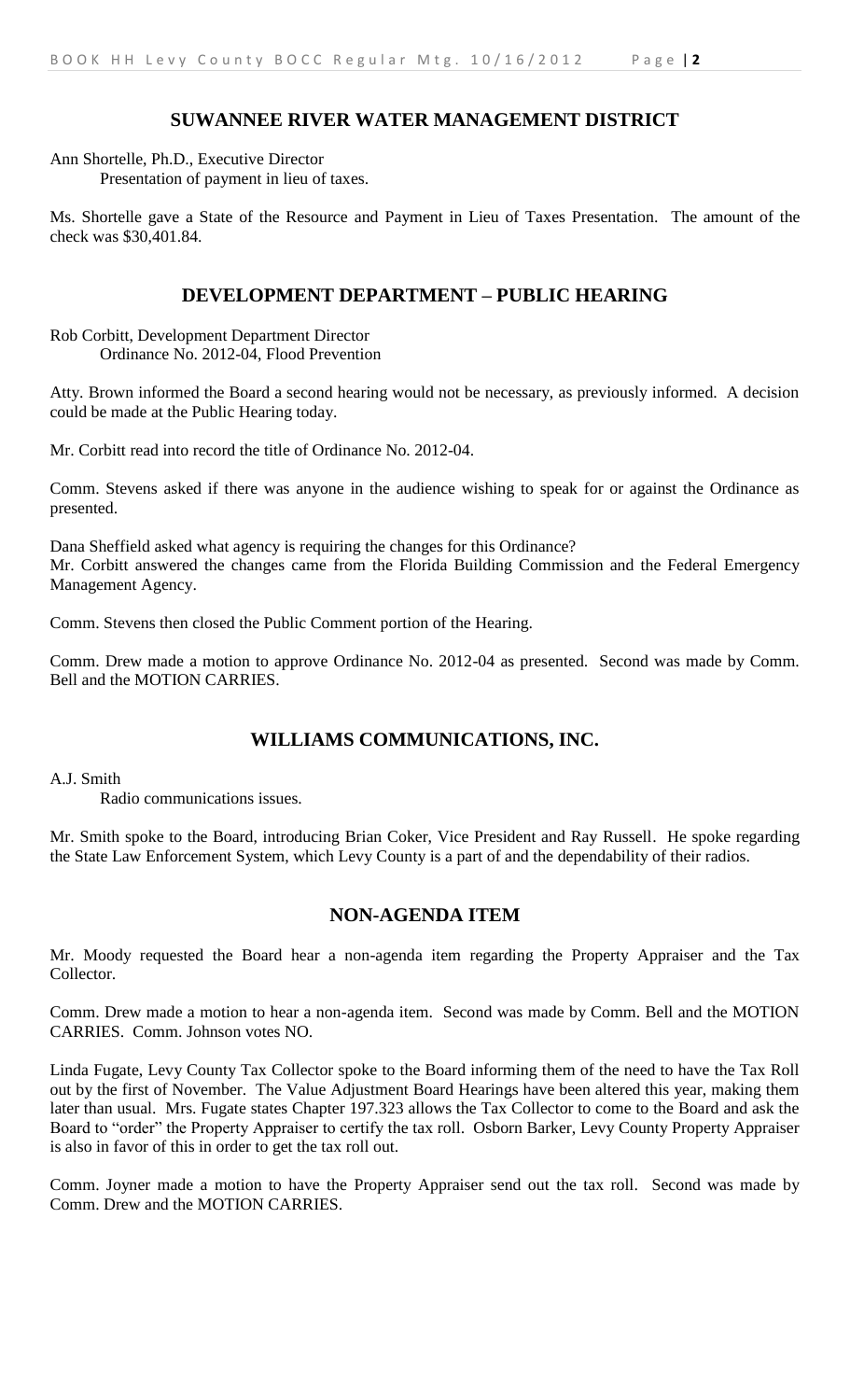# **COUNTY COORDINATOR**

Fred Moody

#### A. Ratification of Union Contract, LIUNA Local 630 for fiscal year 2010/2011.

Mr. Moody requested Board ratification of the Union Contract, LIUNA Local 630 for fiscal year 2010/2011.

Comm. Drew made a motion to ratify the Union Contract, LIUNA Local 630 for fiscal year 2010/2011 as requested. Second was made by Comm. Johnson and the MOTION CARRIES.

B. Requesting Board direction on our continued participation with North Florida Economic Development Partnership, membership dues of \$2,038.35 (requested by 11/15/2012) and North Florida Economic Development Partnership Board of Directors appointments. (requested by 10/23/2012).

Mr. Moody requested Board direction regarding continued participation with North Florida Economic Development Partnership. Current membership dues are \$2,038.35, requested by 11/15/12. Mr. Moody stated Board of Directors appointments are requested by 10/23/12.

Comm. Johnson made a motion to continue with the appointed member, Comm. Bell, until the regular Board meeting on December 4<sup>th</sup> and appoint new members at this time. Second was made by Comm. Bell and the MOTION CARRIES.

Comm. Bell discussed the possibility of giving a "one-time, \$600 incentive bonus" to all full-time employees, including those employed by the Constitutional Officers. The estimated total amount is \$311,414 calculated on 386 total employees.

Atty. Brown stated she would need to research and return with information to the Board at the November  $6<sup>th</sup>$ meeting before a vote was made.

### **CORRESPONDENCE**

Karen Blackburn

A. Presenting a request from Swain Strickland with the Levy County Health Department suggesting a workshop after the next regular meeting on November  $6<sup>th</sup>$ , 2012 with this Board and the Health Care Advisory Board.

Mrs. Blackburn presented a requested from Swain Strickland regarding scheduling a Workshop after the next regular meeting on November  $6<sup>th</sup>$  with the Health Care Advisory Board.

The Commissioners discussed holding the requested Workshop during the second meeting in November or the first meeting in December, rather than on November  $6<sup>th</sup>$ , as requested.

B. Withlacoochee Regional Planning Council is requesting approval of a re-appointment to the Levy County Transportation Disadvantage Local Coordinating Board. The current voting member is Arthur Maruna from Chiefland.

Mrs. Blackburn requested Board approval to re-appoint Arthur Maruna to the Levy County Transportation Disadvantage Local Coordinating Board.

Comm. Bell made a motion to re-appoint Arthur Maruna to the Levy County Transportation Disadvantage Local Coordinating Board. Second was made by Comm. Drew and the MOTION CARRIES.

C. Presenting a Proclamation of the Board of County Commissioners, Levy County, Florida proclaiming November, 2012 as "Pancreatic Cancer Awareness Month."

Mrs. Blackburn requested Board approval of the Proclamation for Pancreatic Cancer Awareness Month for November, 2012.

Comm. Drew made a motion to approve the Pancreatic Cancer Awareness Month Proclamation for November, 2012 as requested. Second was made by Comm. Johnson and the MOTION CARRIES.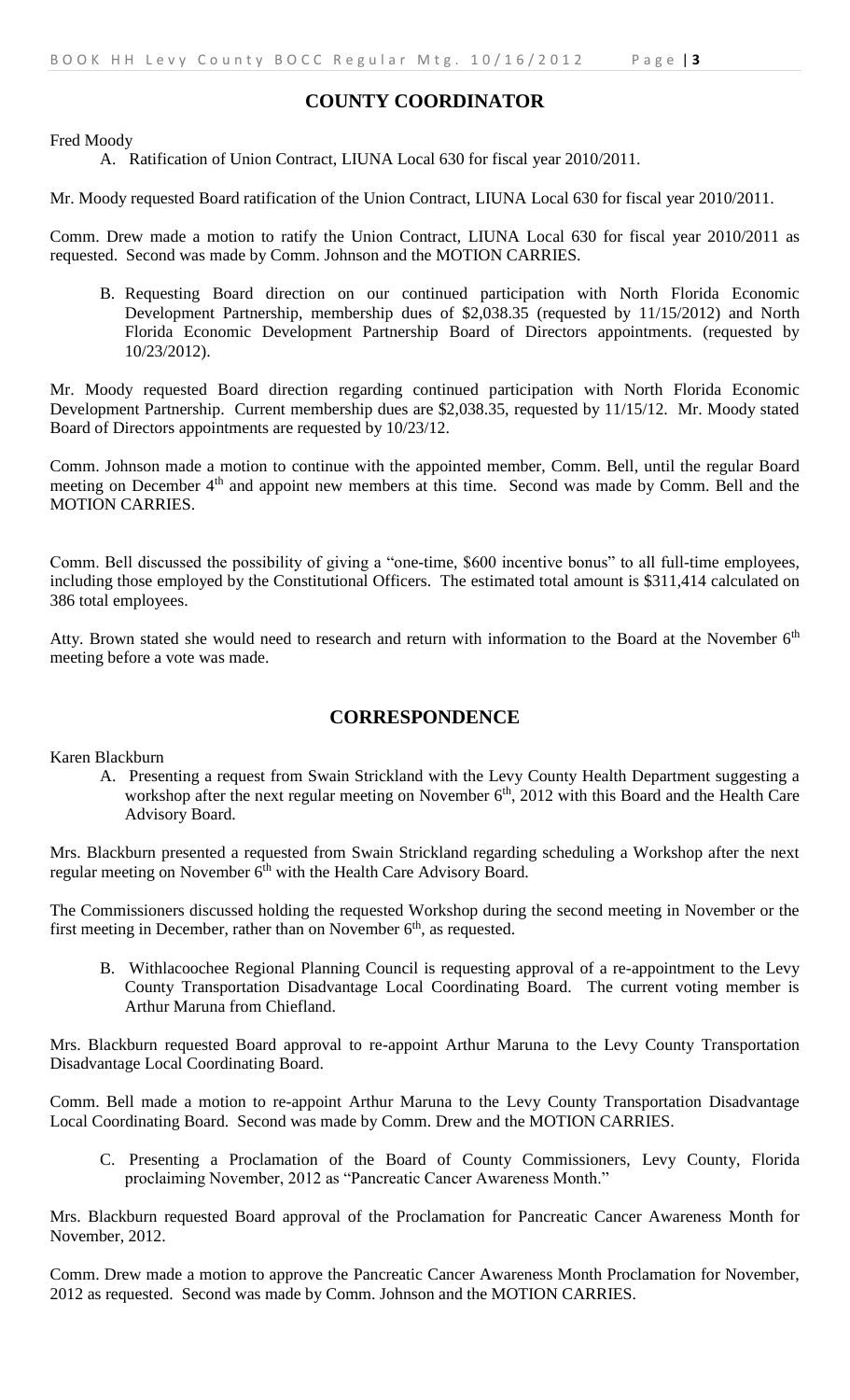### **PLANNING**

Shenley Neely, Planning Director

A. Recommend approval of renewal of the Levy County Service Agreement with the Withlacoochee Regional Planning Council (WRPC) for services needed through September 30, 2013.

Ms. Neely requested Board approval to renew the Levy County Service Agreement with the Withlacoochee Regional Planning Council (WRPC) for services needed through September 30, 2013.

Comm. Bell made a motion to approve renewal of the Levy County Service Agreement with the WRPC as requested. Second was made by Comm. Drew and the MOTION CARRIES.

B. Recommend Board approve Notice of Intent to Terminate Contract for NSP 3 Administration and Activity Delivery Service with Roumelis Planning and Development Services, Inc. and approve letter providing Notice of Intent to Terminate Agreement/Contract.

Ms. Neely requested Board approval of the Notice of Intent to Terminate Contract for NSP 3 Administration and Activity Delivery Service with Roumelis Planning and Development Services, Inc. as well as a letter providing Notice of Intent to Terminate Agreement/Contract. Ms. Neely explained Levy County has worked with the State of Florida and the Levy/Gilchrist/Suwannee County Housing Authority to successfully execute a Subrecipient Agreement with the Housing Authority to assist with the administration of the NSP 3 Program for Levy County. A County contract with Roumelis Planning and Development Services, Inc. is no longer needed at this time.

Comm. Drew made a motion to approve the Notice of Intent to Terminate Contract for NSP 3 Administration and Activity Delivery Service with Roumelis Planning and Development Services, Inc. as well as a letter providing Notice of Intent to Terminate Agreement/Contract. Second was made by Comm. Bell and the MOTION CARRIES.

### **PUBLIC SAFETY**

David Knowles, Director

A. Department of Public Safety is requesting Board approval to piggyback off of the Lake County Fire Rescue Equipment Agreement with Bennett Fire Products.

Mr. Knowles requested Board approval to piggyback off of the Lake County Fire Rescue Equipment Agreement with Bennett Fire Products. Approval of this would allow Levy County to make purchases from Bennett Fire Products at a reduced rate. (See item C for approval)

B. Department is requesting the Board to issue a Certificate of Public Convenience and Necessity to provide Basic Life Support and Advanced Life Support services to the citizens of Levy County.

Mr. Knowles requested the Board issue a Certificate of Public Convenience and Necessity to provide Basic Life Support and Advanced Life Support services to the citizens of Levy County.

Comm. Drew made a motion to approve the Certificate of Public Convenience and Necessity as requested. Second was made by Comm. Bell and the MOTION CARRIES.

C. Department is requesting Board approval to piggyback off of Lake County Fire Rescue Equipment agreement with Municipal Equipment Company.

Mr. Knowles requested Board approval to piggyback off of the Lake County Fire Rescue Equipment Agreement with Municipal Equipment Company. Approval of this would allow Levy County to make purchases Municipal Equipment Company at a reduced rate.

Comm. Bell made a motion to approve the Public Safety Department piggybacking off of the Lake County Fire Rescue Equipment Agreement with Bennett Fire Products and Bennett Fire Products with a cap of \$40,000 each. Second was made by Comm. Drew and the MOTION CARRIES.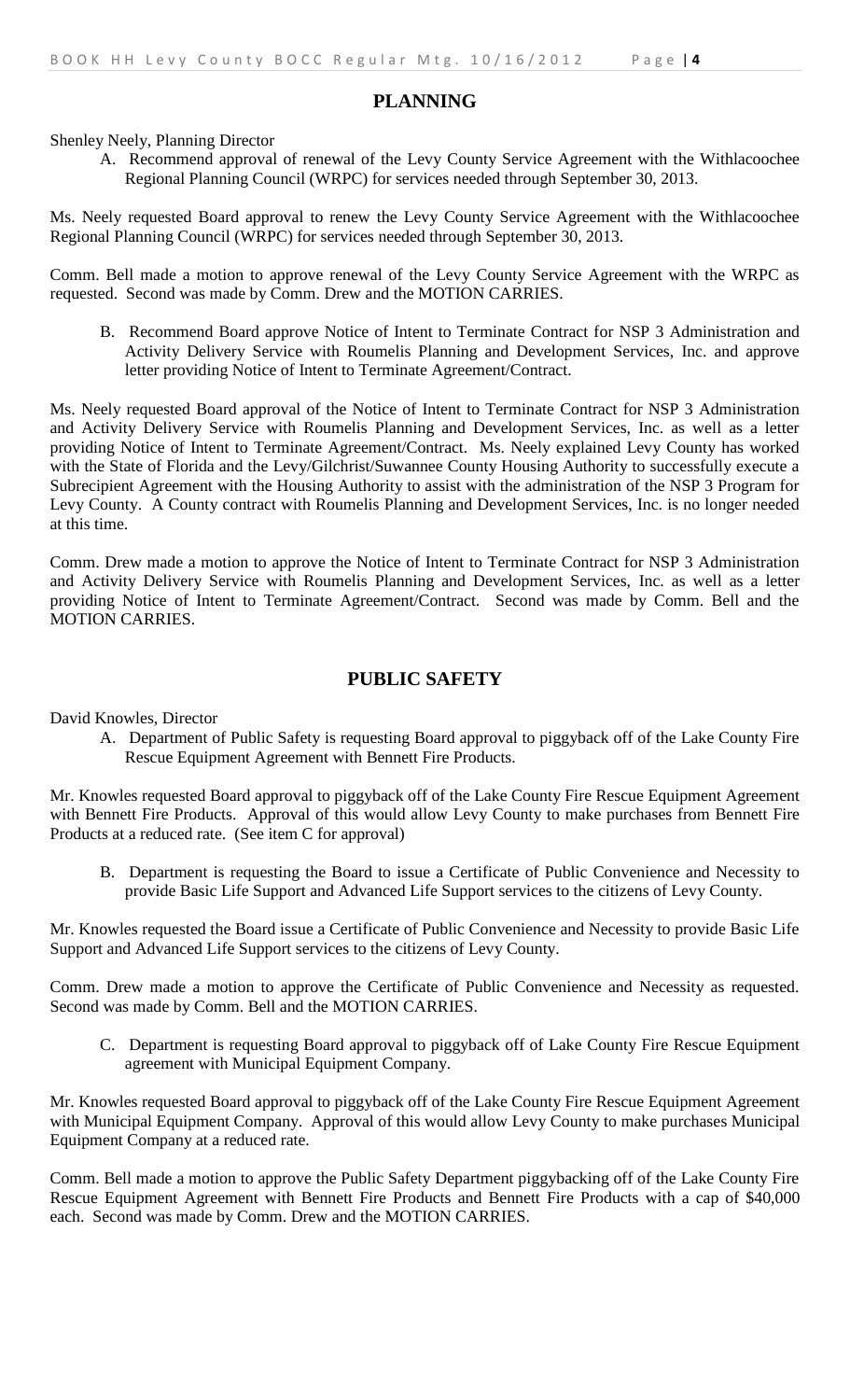### **SOLID WASTE**

Benny Jerrels, Director

Request Board approve the renewal of Levy County's Service agreement with the Withlacoochee Regional Planning Council for the new fiscal year 2013.

Rod Hastings requested on behalf of Mr. Jerrels Board approval to renew the Service Agreement between Levy County and the Withlacoochee Regional Planning Council for the new fiscal year 2013.

Comm. Drew made a motion to approve the renewal of the Service Agreement between Levy County and the Withlacoochee Regional Planning Council as requested. Second was made by Comm. Bell and the MOTION CARRIES.

Mr. Hastings stated the Solid Waste Department would like to purchase tires for a loader at the Transfer Station by using funds from the Small County Grant. He estimated the bids will run around \$28,000 for the four tires. Mr. Hastings also stated the Solid Waste Department is in need of purchasing a vehicle lift for the shop and requested approval from the Board to obtain bids for these items.

The Board agreed to allow the Solid Waste Department request bids for the items stated and bring them back for approval.

# **TOURIST DEVELOPMENT**

Carol McQueen, Director

Request to increase for funds amount for the Gulf Tourism and Seafood Promotional Fund Application.

Mrs. McQueen requested Board approval for an increase in the amount requested for the Gulf Tourism and Seafood Promotional Fund Application. The increased amount is now \$433,400.

Comm. Drew made a motion to approve the request to increase the amount requested for the Gulf Tourism and Seafood Promotional Fund Application to the total amount of \$433,400 as requested. Second was made by Comm. Joyner and the MOTION CARRIES.

### **COUNTY ATTORNEY**

Anne Bast Brown

- A. Approve agreement with Nabors, Giblin & Nickerson, P.A. ("NGN"), to provide legal services to challenge contested Medicaid Billings on contingency plus cost basis; and
- B. Authorize County Attorney to initiate and pursue Department of Administrative Hearings ("DOAH") actions on behalf of the Board of County Commissioners on contested Medicaid billings if the total amount for the billings to be contested in any one action is less than \$5,000, either through outside counsel or through Office of County Attorney resources.

Atty. Brown requested Board Approval of the Agreement with Nabors, Giblin & Nickerson, P.A. to represent the Board on a contingency basis (30% of amounts recovered plus costs) for at least the first two administrative challenges of Medicaid billings to DOAH and to authorize the County Attorney to file separate administrative actions with DOAH or any given month where the amount in dispute is less than \$5,000, either through the use of NGN's services or through the Office of the County Attorney.

Comm. Bell made a motion to approve the Agreement with "NGN" and to authorize Atty. Brown to file administrative actions with "DOAH" as requested. Second was made by Comm. Drew and the MOTION CARRIES.